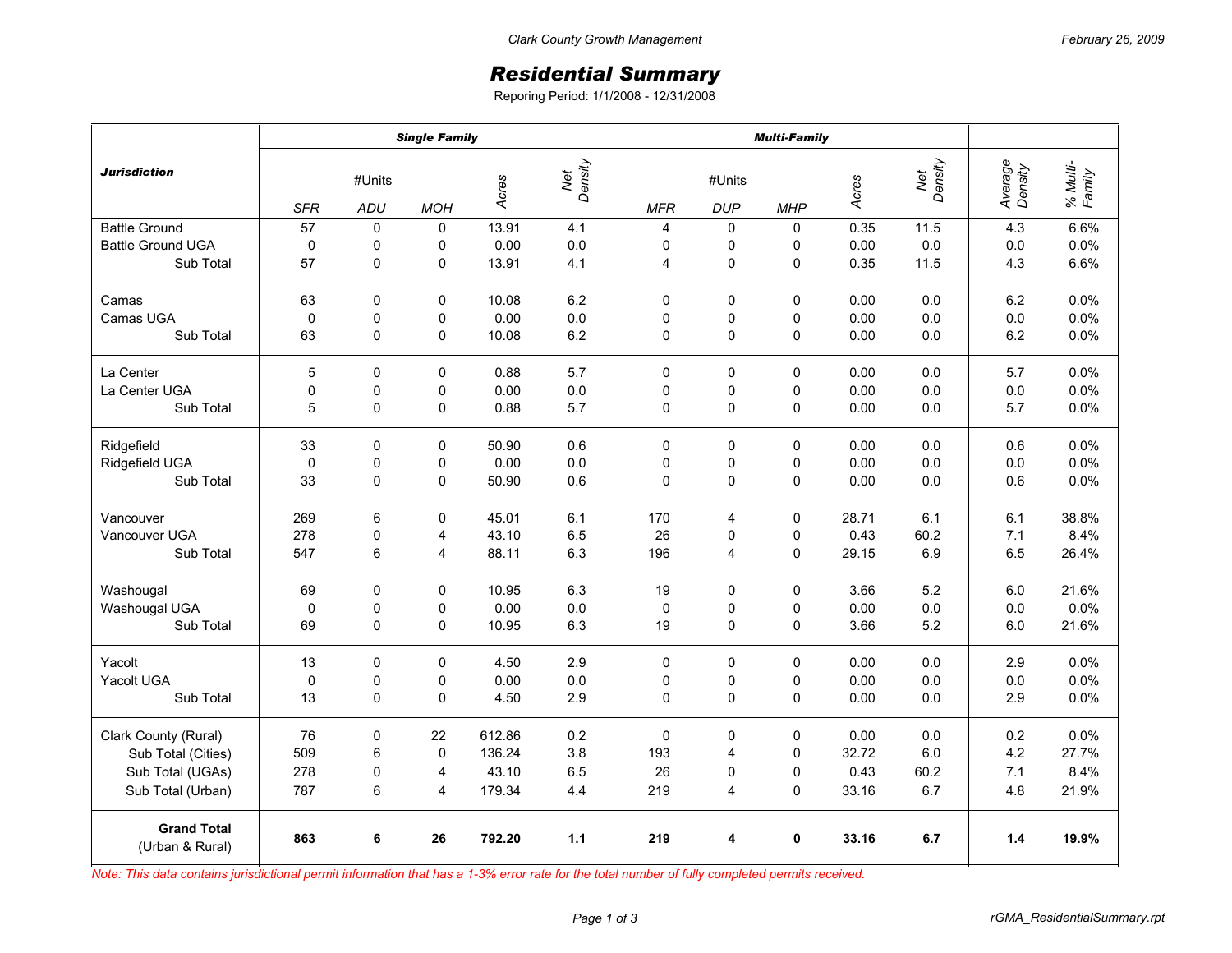## **Residential Density**

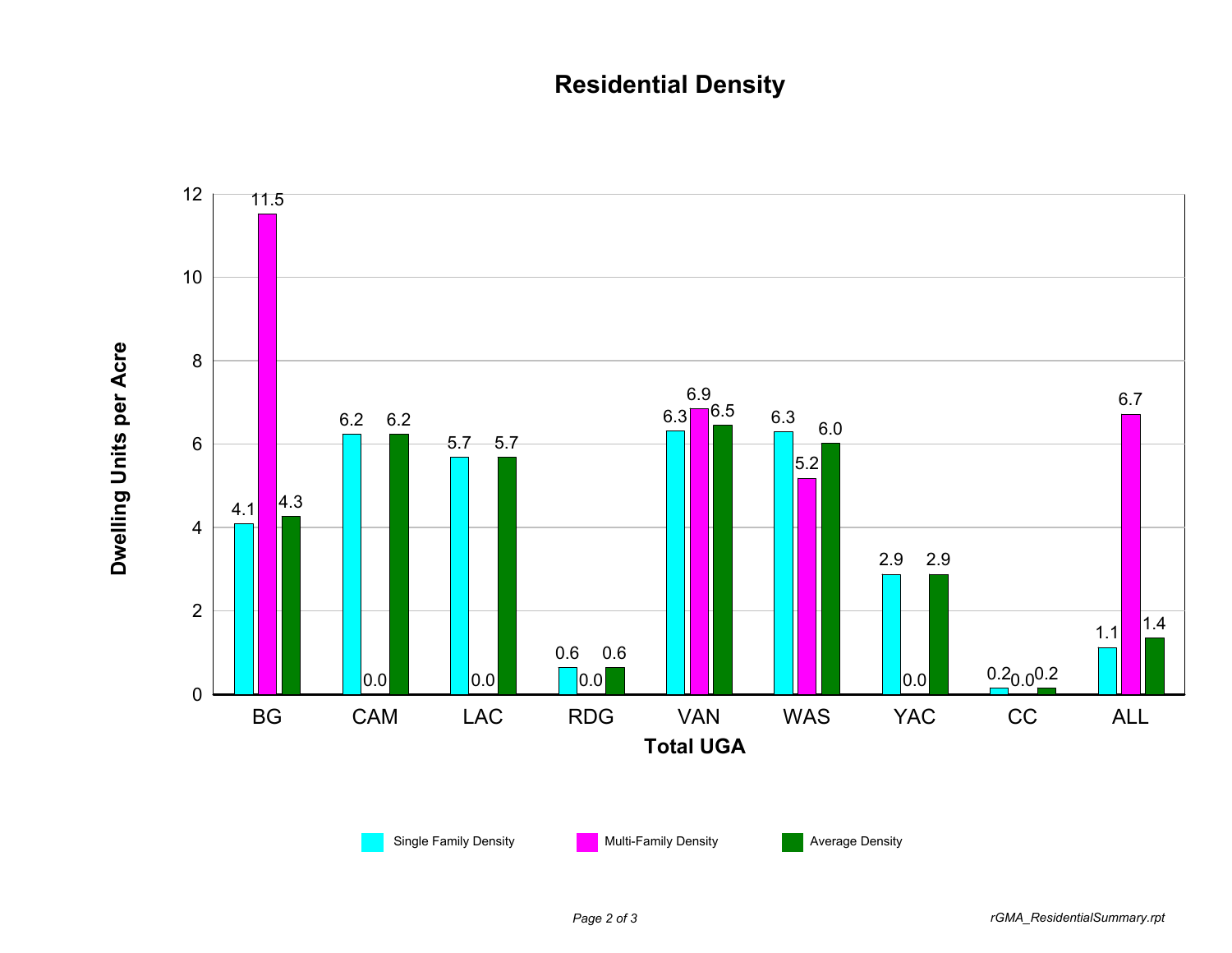## **Multi-Family Units as a Percentage of Total Units**